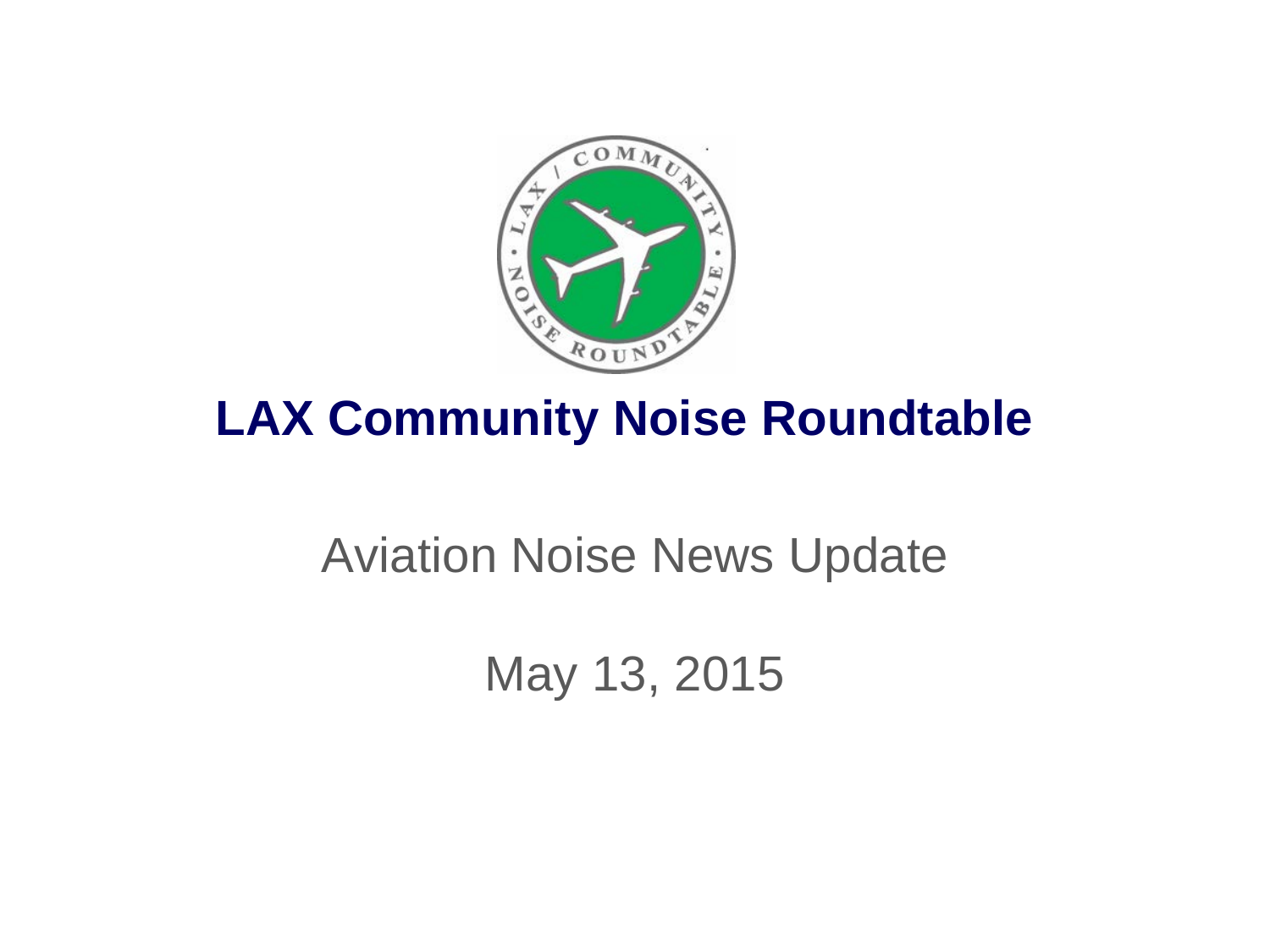

- **FAA Administrator Michael Huerta announced on April 30th that the new en route automation modernization (Eram) system was operational at all 20 air route traffic control centers in the U.S.**
- **FAA stated that Eram has numerous benefits including:**
	- **increasing the number of aircraft controllers can track from 1,100 to 1,900,**
	- **extending radar coverage beyond their facility boundaries,**
	- **processing automatic dependent surveillance-broadcast (ADS-B) aircraft position data, and**
	- **reducing en route aircraft separation from five miles to three miles**
- **Eram is an essential component of implementing NextGen procedures for en route operations**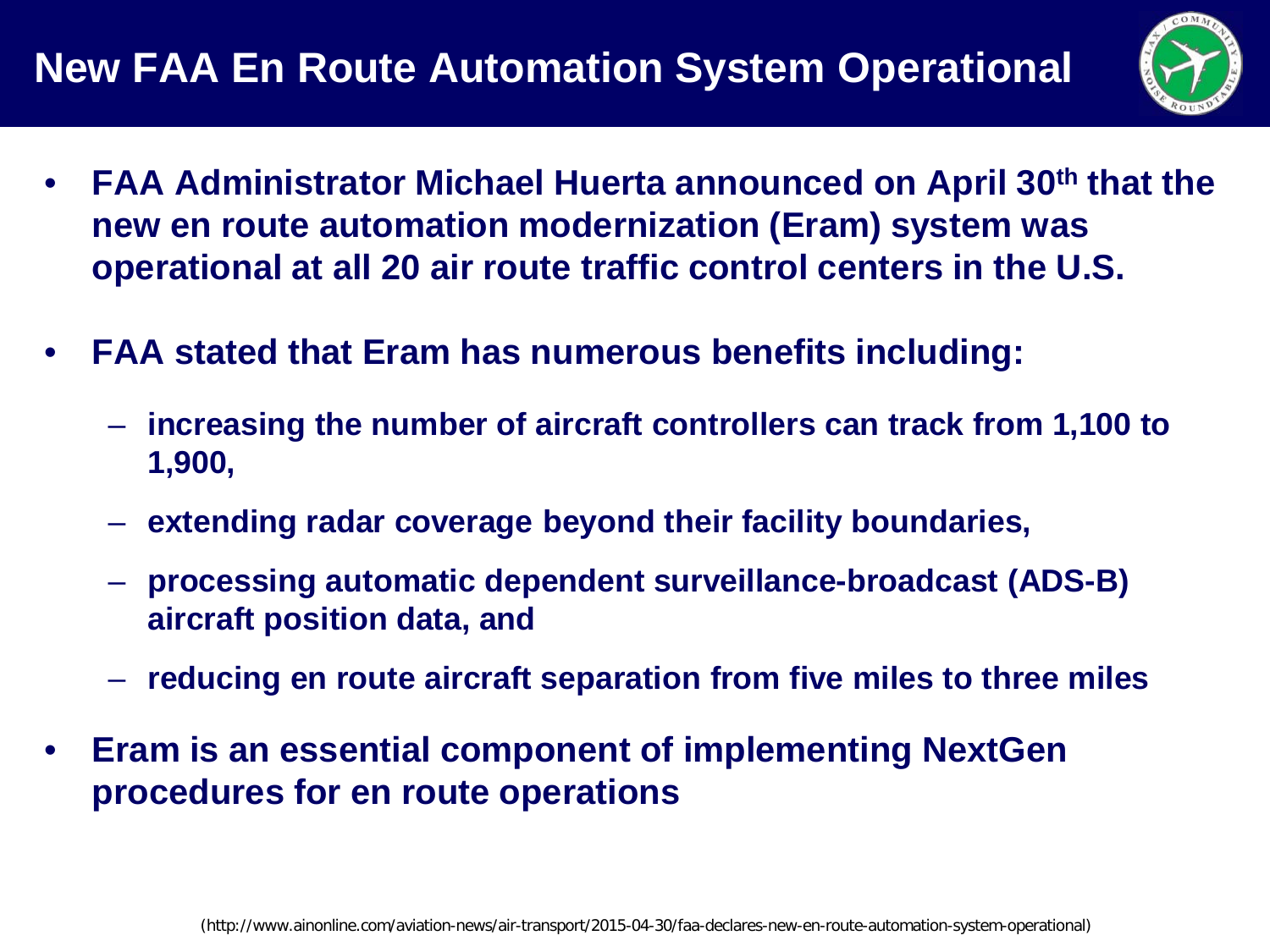

- **NASA is flight testing a wing that changes its shape in flight which should reduce fuel consumption and noise on landing and takeoff**
- **NASA replaced conventional flaps on its G-III research aircraft with shape-changing assemblies that form seamless bendable and twistable surfaces**
- **"This flight test is one of the NASA Environmentally Responsible Aviation (ERA) Project's . . . to show design improvements in drag, weight, noise, emission and fuel reductions," said Fay Collier, NASA's ERA project manager**
- **NASA said the shape-changing wing flaps have the potential to be retrofitted to existing aircraft wings or integrated into new airframes**

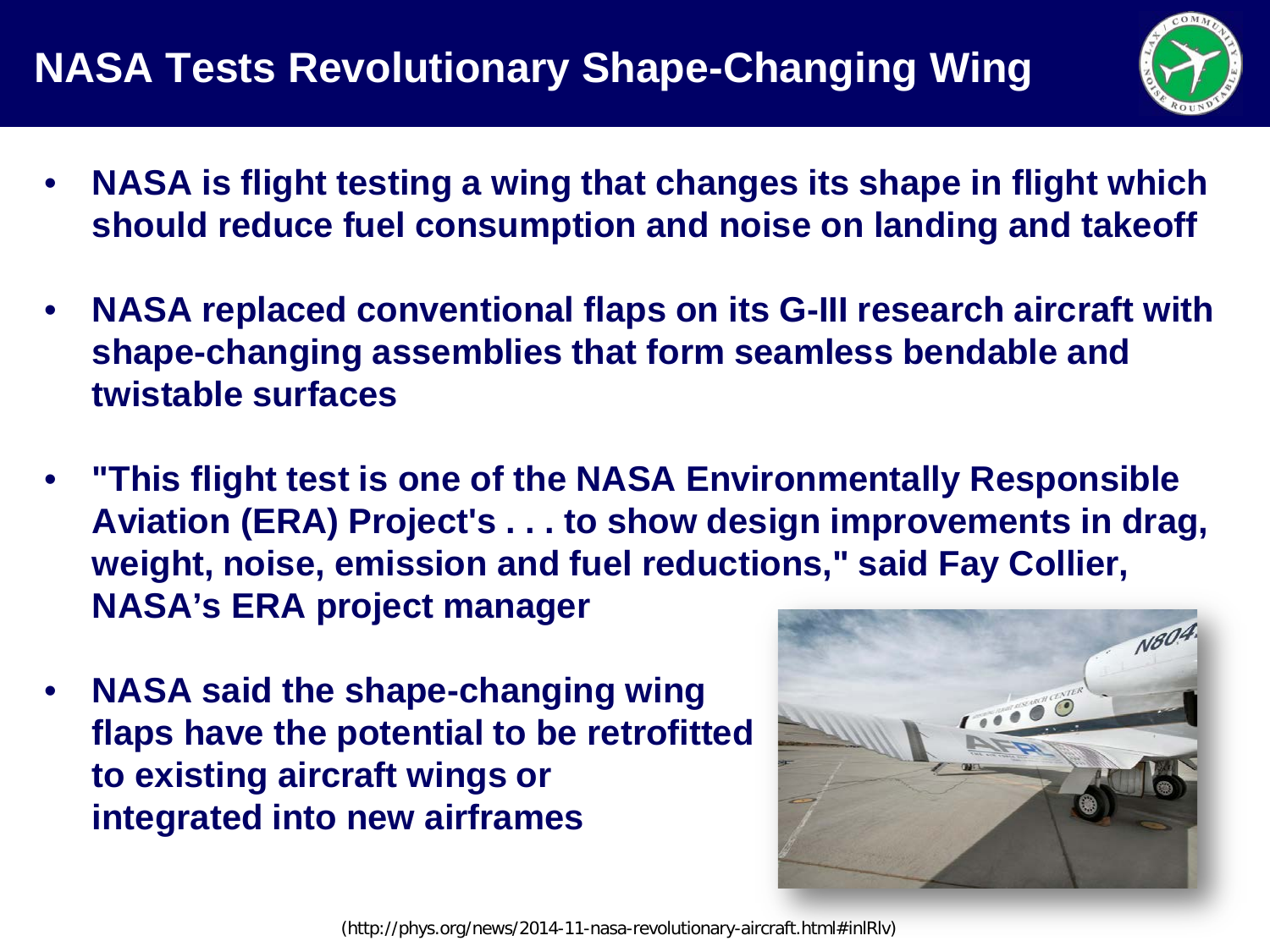#### **NASA Tests Revolutionary Shape-Changing Wing**



• **Conventional flaps (left) compared to a shape-changing wing (right)**



Photo Credit: NASA



(http://phys.org/news/2014-11-nasa-revolutionary-aircraft.html#inlRlv)

Photo Credit: NASA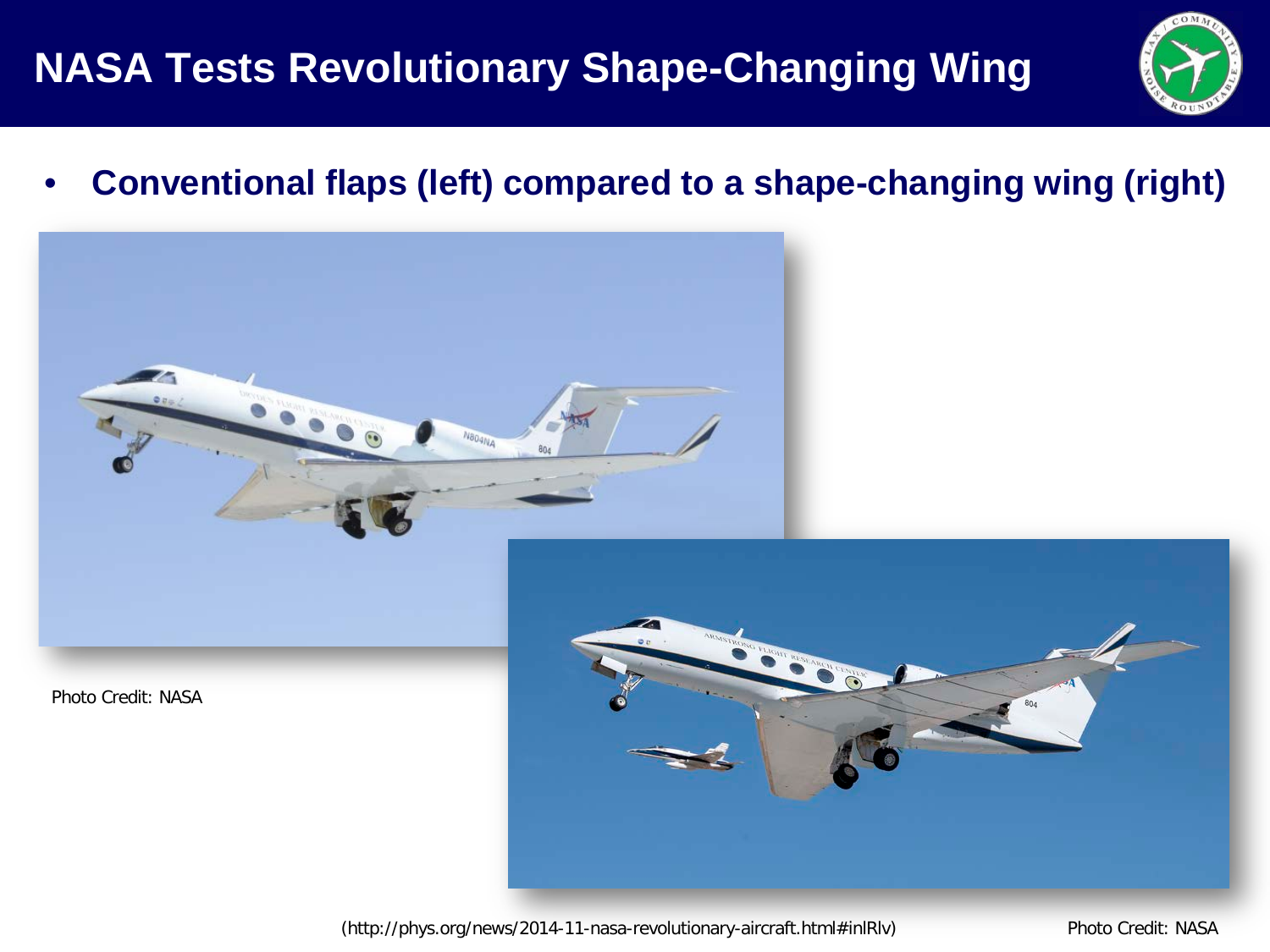

- **Congress is developing legislation that would reauthorize funding for the Federal Aviation Administration (FAA) beyond September 30, 2015, when the current authorization expires**
- **In addition to covering FAA's operations, the bill funds the Airport Improvement Program (AIP), which provides federal funds for eligible sound insulation programs, 14 CFR Part 150 programs, and environmental assessments as well as aircraft noise research**
- **Airport and airline industry groups have been waging a public relations campaign around a possible increase in the Passenger Facility Charge (PFC) from \$4.50 to \$8.50, which is favored by airports and opposed by the airlines**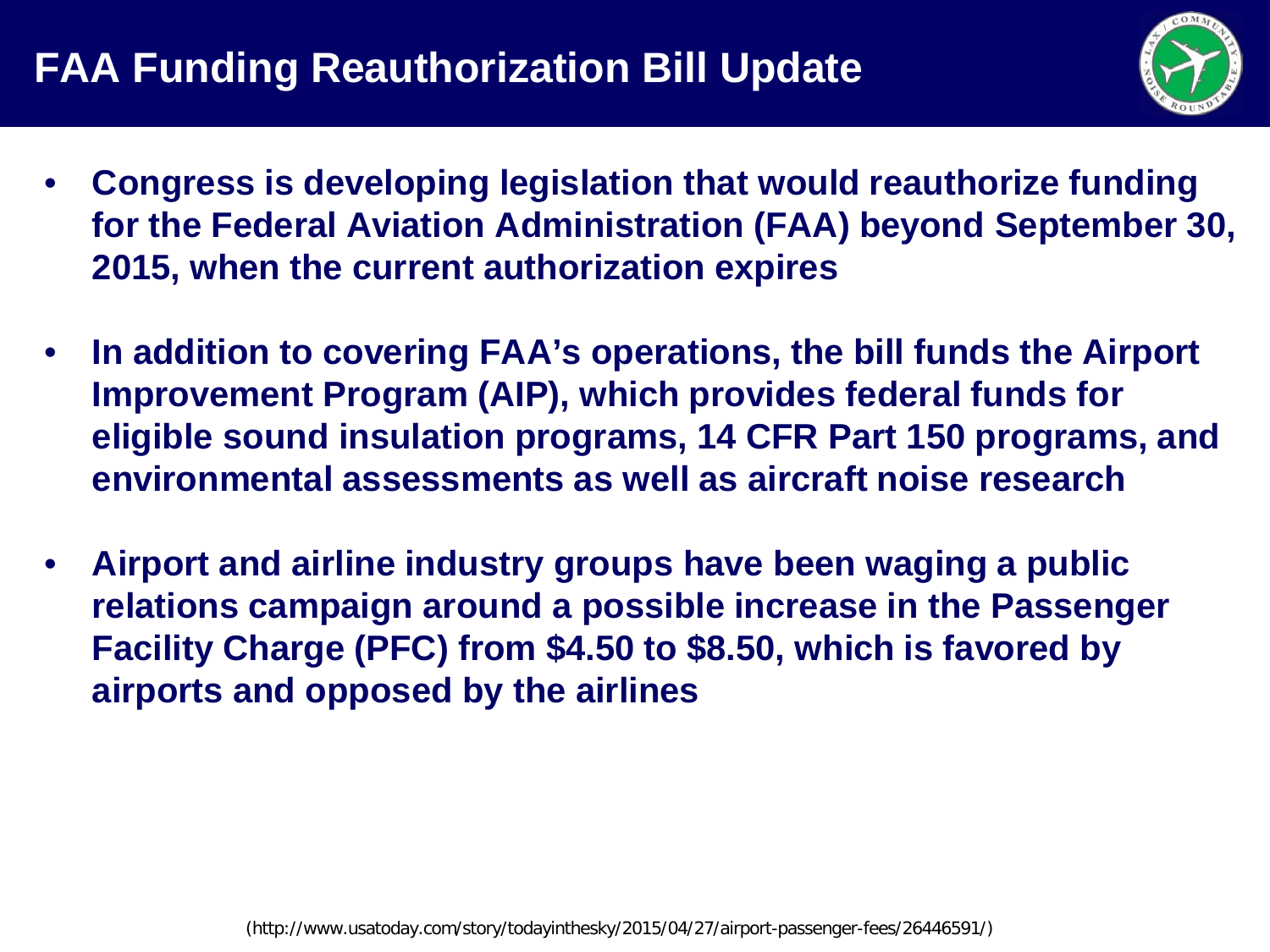#### **FAA Funding Reauthorization Bill Update**



- **Airports believe the increase in the PFC is necessary to meet aging infrastructure needs and to account for inflation; the PFC has not been increased since 2000**
- **The airlines view the increased PFC as another ticket "tax" that increases the cost of flying**
- **Complicating the issue are suggestions of privatizing the FAA**
- **Some members of Congress believe that the FAA would be run more efficiently and would do a better job of meeting project deadlines (e.g., NextGen), if it were a private organization**
- **Failure to reach agreement in Congress on the funding reauthorization could lead to delays in funding noise-related programs and further delay NextGen implementation**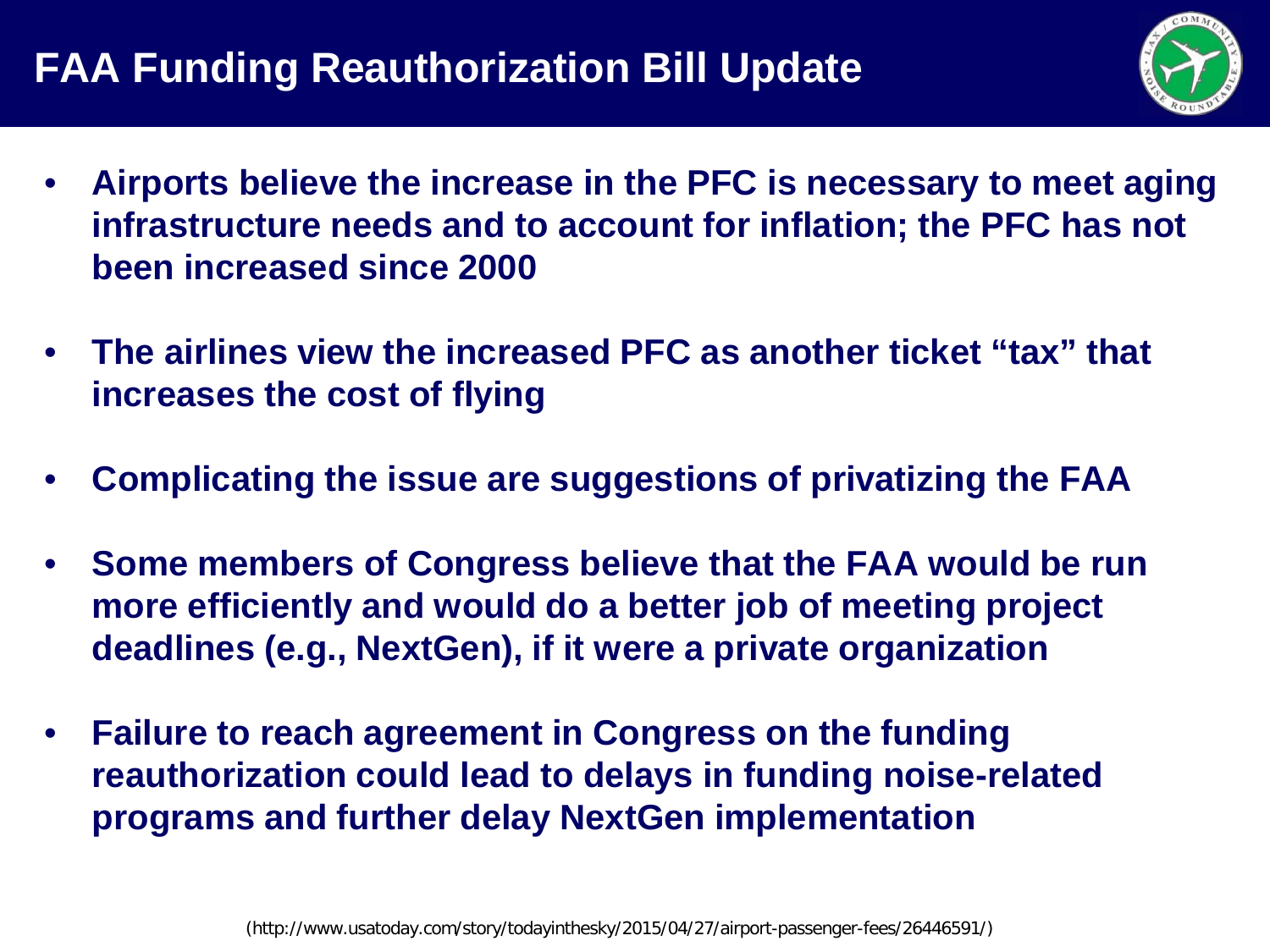

- **About two dozen residents picketed the Drones Data X Conference in Santa Cruz that FAA attended, expressing concern over new flight routes that resulted from implementation of some of the Northern California Metroplex procedures**
- **The residents' goal is to meet with FAA to discuss the possibility of making changes to the new routes to reduce aircraft noise**
- **"Our hope is to have some dialogue with the FAA to see if there's some tweaking that can be done to minimize the noise," said Nannette McAllister of the newly formed group Save Our Skies Santa Cruz, which has 125 neighbors on its email list and is mapping noise complaints**
- **"The jets fly directly over my house at 11,000 feet. It is relentless. It's constant," she said.**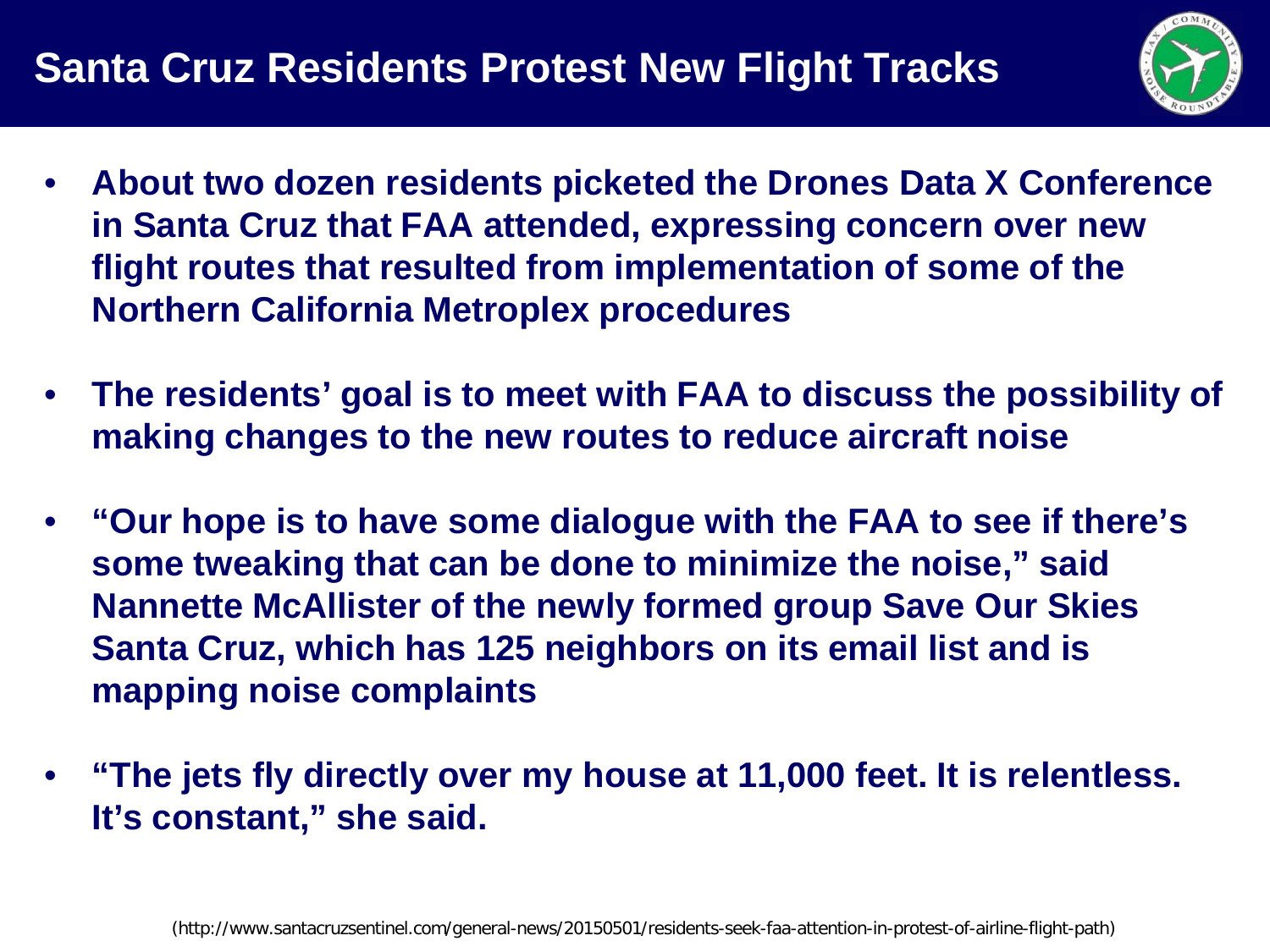

- **After waiting for OMB approval for over one year, FAA announced on May 7, 2015 it will soon begin a comprehensive, nationwide survey on the effects of aircraft noise on people**
- **FAA will poll communities around 20 airports throughout the U.S. using mail and phone surveys to document public perceptions of aircraft noise**
- **The FAA said, "To preserve the scientific integrity of the study, the FAA cannot disclose which communities will be polled."**
- **FAA expects to complete the data gathering effort by the end of 2016; FAA will then analyze the data to determine if changes in its methods of assessing aircraft noise exposure are required**
- **65 DNL is the FAA's current land use compatibility standard for noise sensitive land uses**